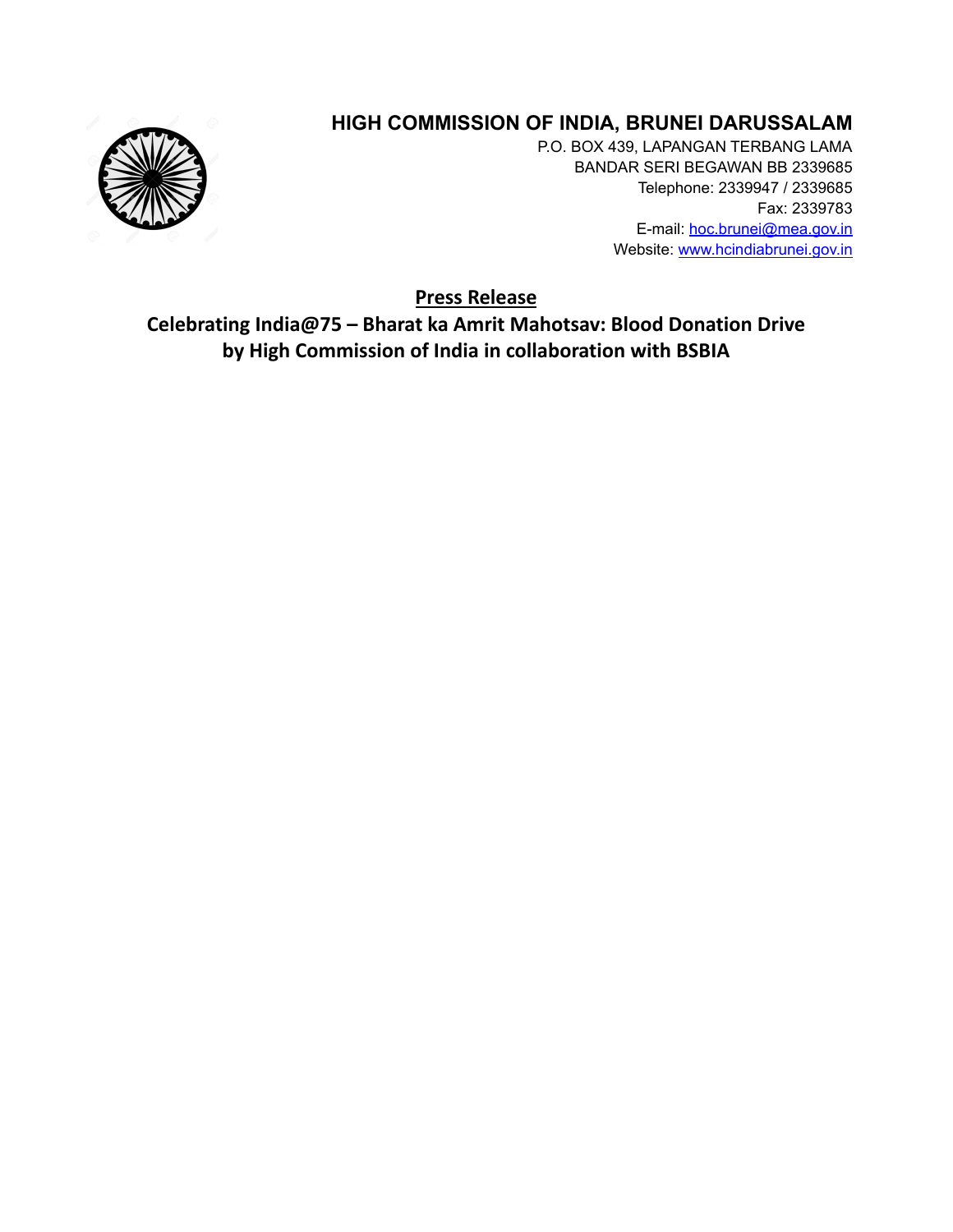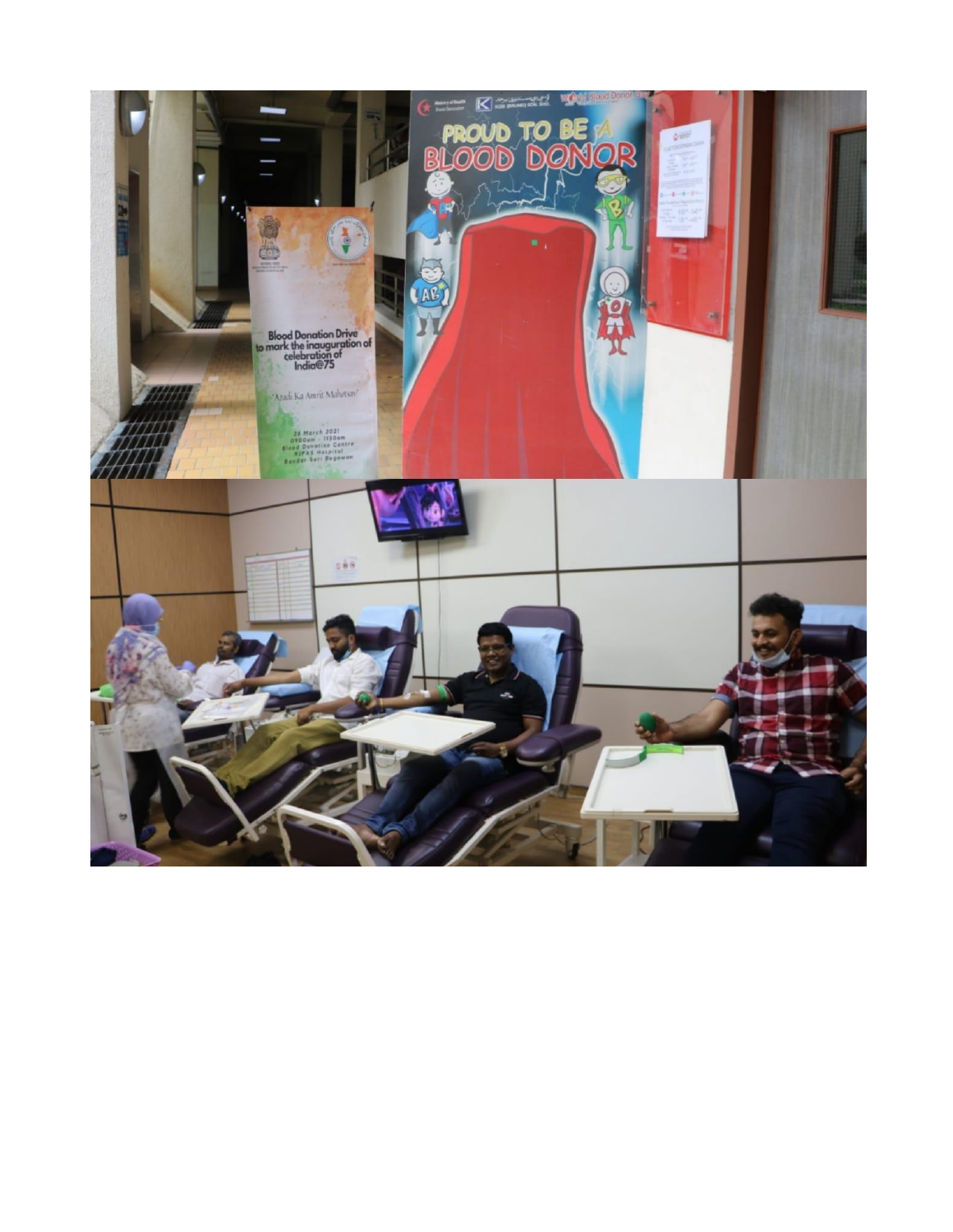The High Commission of India in collaboration with the Bandar Seri Begawan Indian Association (BSBIA) organized a blood donation drive on 28 March 2021 at Raja Isteri Pengiran Anak Saleha (RIPAS) Hospital from 8:30 am till noon to launch the commemorative activity for the celebration of India@75 "Azadi ka Amrit Mahotsav." 56 people of Indian origin including members of the High Commission donated blood to participate in the commemorative activity. The event also helped replenish blood reserves before the start of the fasting month of Ramadan.

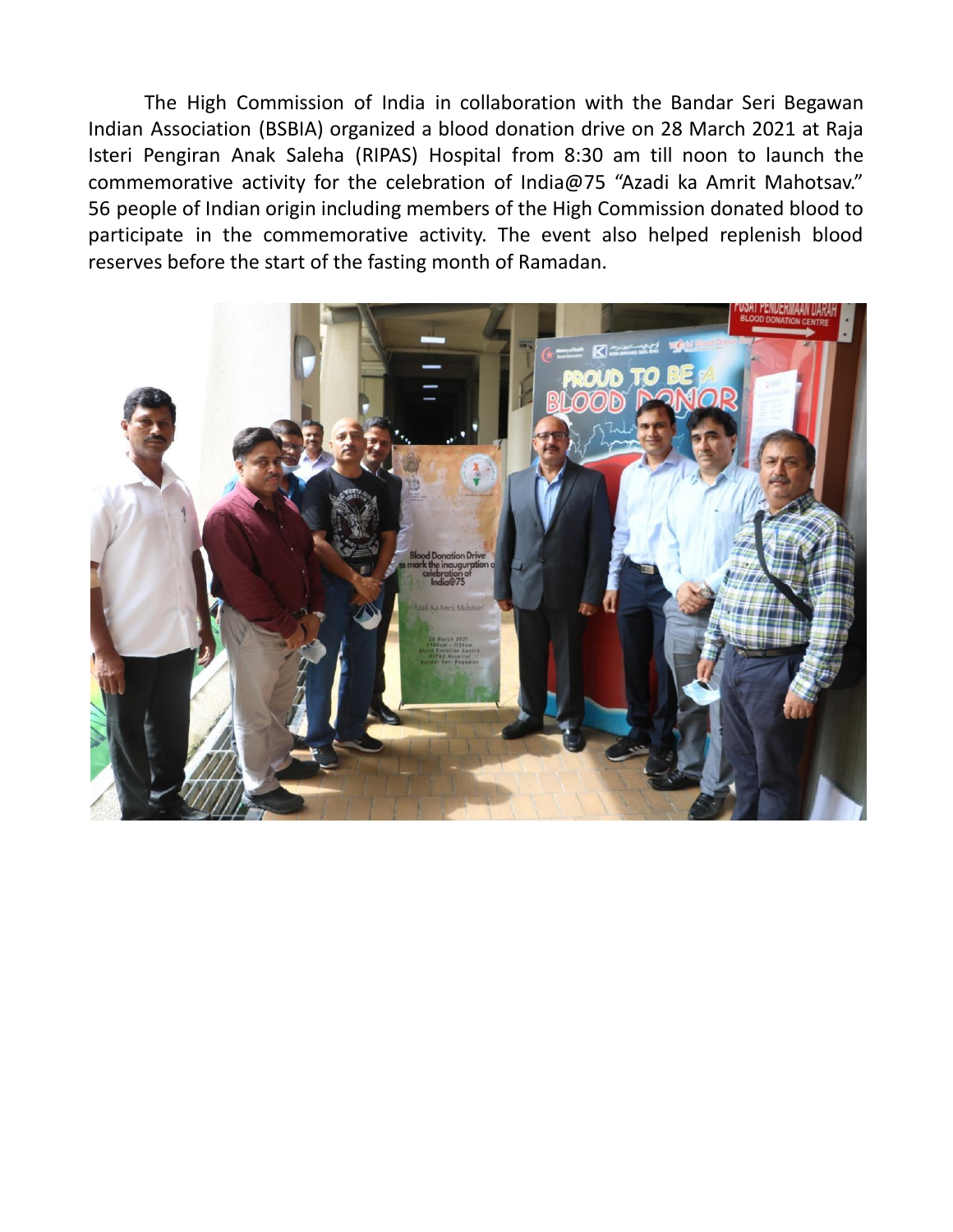Hon'ble Prime Minister of India His Excellency Mr. Narendra Modi had launched "Azadi ka Amrit Mahotsav" on 12 March 2021 from Sabarmati Ashram, Ahmedabad, India. The Amrit Mahotsav is a series of cultural events and digital initiatives undertaken by the Government of India to commemorate the 75<sup>th</sup> anniversary of India's independence. The Amrit Mahotsav has been launched exactly 75 weeks before the 75<sup>th</sup> anniversary of India's independence, i.e. 15 August 2022, and will be celebrated till 15 August 2023. The celebration during the Amrit Mahotsav will be inspired by the five pillars of 'Freedom Struggle'; 'Achievements at 75'; 'Ideas at 75'; 'Actions at 75'; and 'Resolves at 75' as the guiding force.

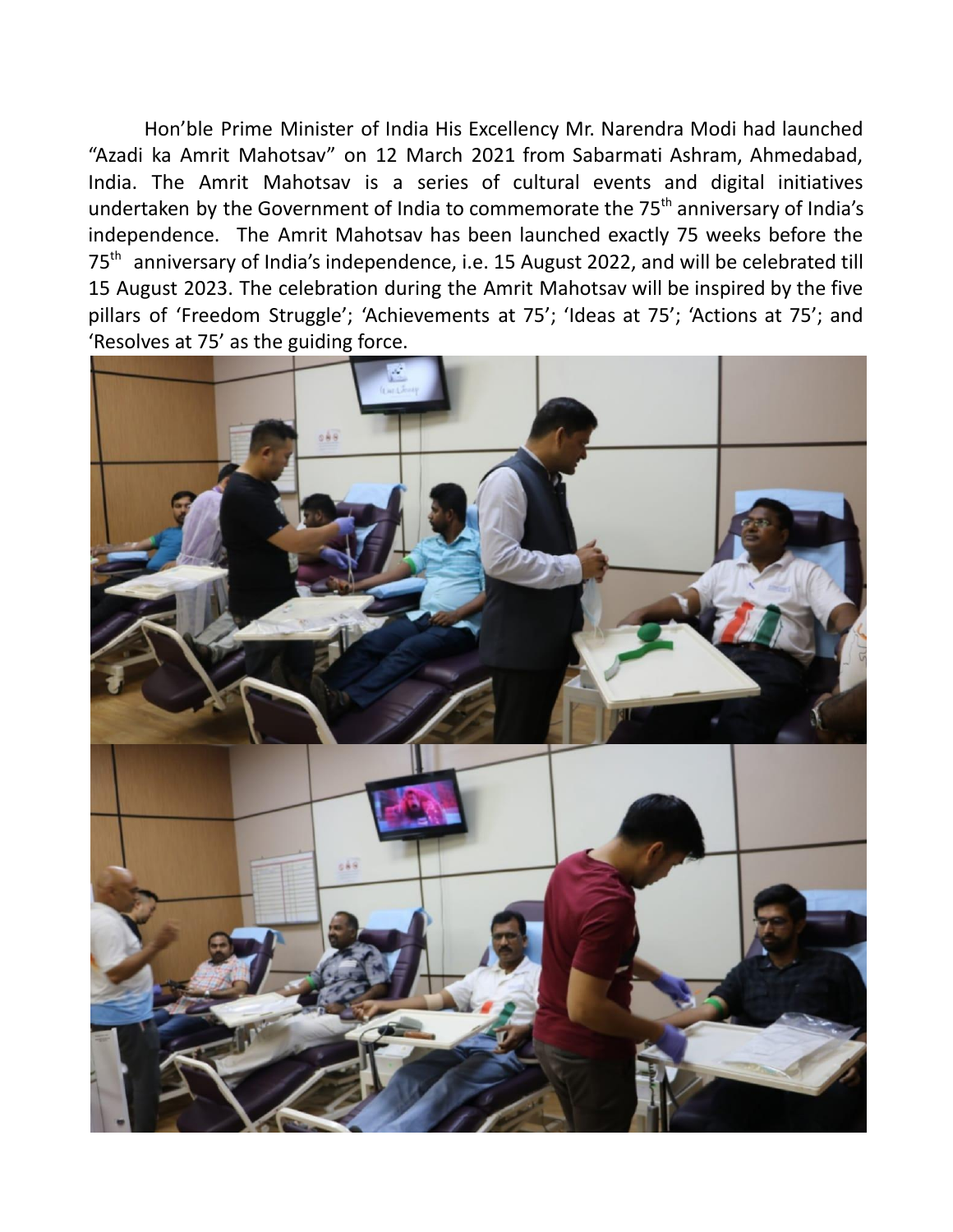The event saw enthusiastic participation from the members of the community who came in large numbers to be a part of the celebration of India@75. High Commissioner Ajaneesh Kumar encouraged and urged the community to donate blood at regular intervals for the welfare of the society in the spirit of 'Vasudev Kutumbkum the world is one family,' ethos enshrined in the Indian culture.